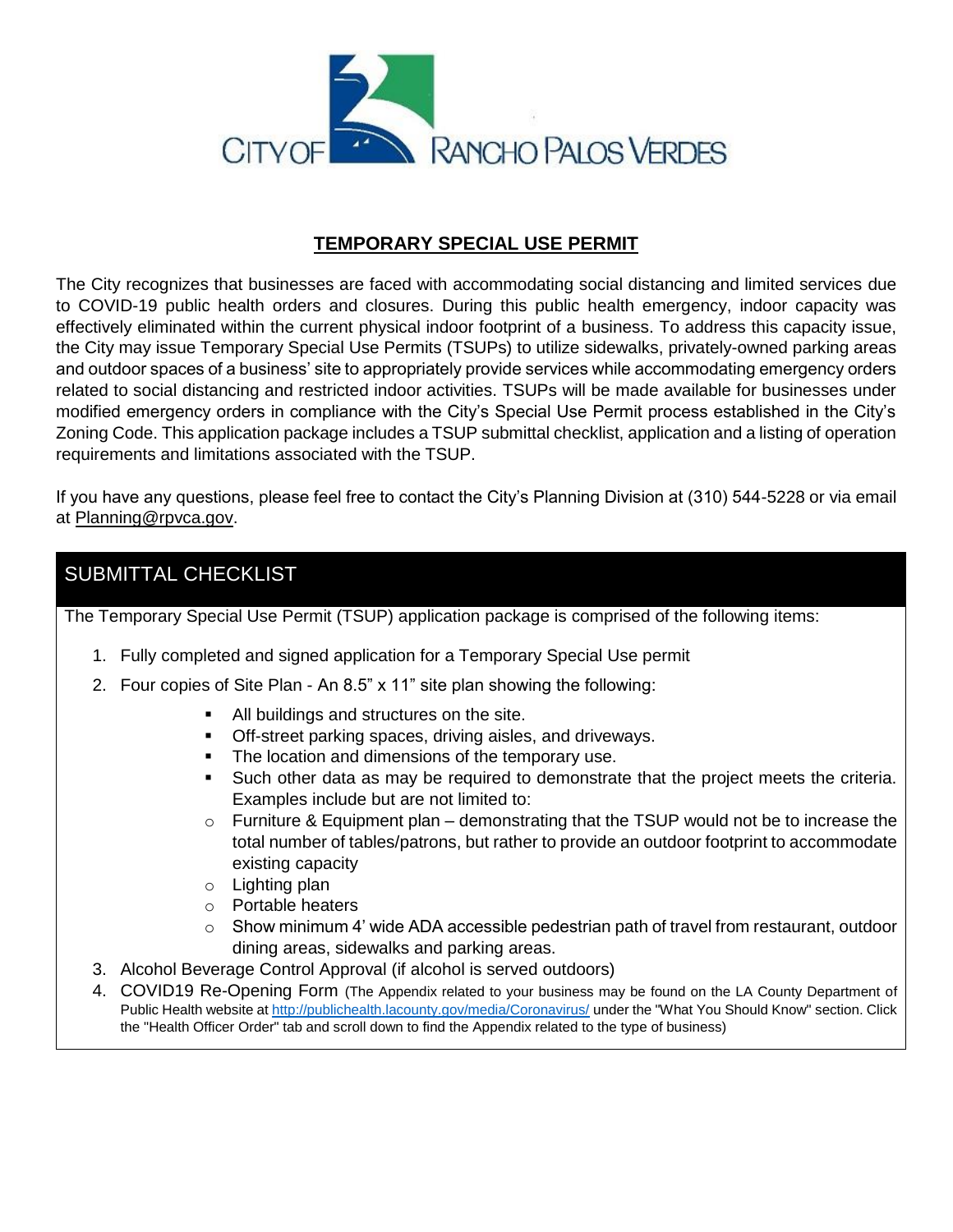## **TEMPORARY SPECIAL USE PERMIT APPLICATION**

| <b>LOCATION</b>                                                                                                                                                                                                                                                                                                                                                                                                                                                                                                                                                                                                                                  |                   |                       |                            |                                                                                                                                                                                                                                                                                                                                                                                                                                                                             |
|--------------------------------------------------------------------------------------------------------------------------------------------------------------------------------------------------------------------------------------------------------------------------------------------------------------------------------------------------------------------------------------------------------------------------------------------------------------------------------------------------------------------------------------------------------------------------------------------------------------------------------------------------|-------------------|-----------------------|----------------------------|-----------------------------------------------------------------------------------------------------------------------------------------------------------------------------------------------------------------------------------------------------------------------------------------------------------------------------------------------------------------------------------------------------------------------------------------------------------------------------|
| <b>BUSINESS LICENSE NUMBER</b>                                                                                                                                                                                                                                                                                                                                                                                                                                                                                                                                                                                                                   |                   | <b>BUSINESS NAME</b>  |                            | LICENSE EXPIRATION DATE                                                                                                                                                                                                                                                                                                                                                                                                                                                     |
| ASSESSOR'S PARCEL NUMBER                                                                                                                                                                                                                                                                                                                                                                                                                                                                                                                                                                                                                         |                   | <b>STREET ADDRESS</b> |                            |                                                                                                                                                                                                                                                                                                                                                                                                                                                                             |
| <b>APPLICANT INFORMATION</b><br><b>BUSINESS OWNER &amp; MANAGER</b>                                                                                                                                                                                                                                                                                                                                                                                                                                                                                                                                                                              |                   |                       |                            |                                                                                                                                                                                                                                                                                                                                                                                                                                                                             |
| APPLICANT NAME                                                                                                                                                                                                                                                                                                                                                                                                                                                                                                                                                                                                                                   |                   |                       | <b>BUSINESS OWNER</b>      |                                                                                                                                                                                                                                                                                                                                                                                                                                                                             |
| APPLICANT ADDRESS                                                                                                                                                                                                                                                                                                                                                                                                                                                                                                                                                                                                                                |                   |                       | <b>BUSINESS OWNER NAME</b> |                                                                                                                                                                                                                                                                                                                                                                                                                                                                             |
| <b>CITY</b>                                                                                                                                                                                                                                                                                                                                                                                                                                                                                                                                                                                                                                      | <b>STATE</b>      | ZIP CODE              | <b>PHONE</b>               | E-MAIL                                                                                                                                                                                                                                                                                                                                                                                                                                                                      |
| <b>PHONE</b>                                                                                                                                                                                                                                                                                                                                                                                                                                                                                                                                                                                                                                     | <b>FAX</b>        |                       | MANAGER NAME               |                                                                                                                                                                                                                                                                                                                                                                                                                                                                             |
| <b>MOBILE</b>                                                                                                                                                                                                                                                                                                                                                                                                                                                                                                                                                                                                                                    | E-MAIL (REQUIRED) |                       | <b>PHONE</b>               | E-MAIL                                                                                                                                                                                                                                                                                                                                                                                                                                                                      |
| PROPERTY OWNER AUTHORIZATION                                                                                                                                                                                                                                                                                                                                                                                                                                                                                                                                                                                                                     |                   |                       |                            |                                                                                                                                                                                                                                                                                                                                                                                                                                                                             |
| I declare that I am the legal owner of record of the land specified in this application. As the owner, I hereby affirm under penalty of perjury that the<br>foregoing statements, facts and attachments are true and correct. Further, I declare that I fully understand and authorize all actions proposed within<br>this application, and authorize the foregoing applicant or agent to act on my behalf on all matters relating to this application, including negotiations,<br>discussions and communications with staff from the City of Rancho Palos Verdes. This authorization shall remain valid until invalidated in writing.<br>X<br>X |                   |                       |                            |                                                                                                                                                                                                                                                                                                                                                                                                                                                                             |
| <b>Property Owner Name (Print)</b><br><b>Property Owner Signature</b><br>Date of Signature                                                                                                                                                                                                                                                                                                                                                                                                                                                                                                                                                       |                   |                       |                            |                                                                                                                                                                                                                                                                                                                                                                                                                                                                             |
| <b>APPLICANT'S DECLARATION</b>                                                                                                                                                                                                                                                                                                                                                                                                                                                                                                                                                                                                                   |                   |                       |                            |                                                                                                                                                                                                                                                                                                                                                                                                                                                                             |
| Use Permit.<br>X                                                                                                                                                                                                                                                                                                                                                                                                                                                                                                                                                                                                                                 |                   | X                     |                            | I hereby certify under penalty of perjury that all statements herein are true and correct to the best of my knowledge and I am fully authorized by the<br>property owner to apply for this permit. I understand that any false statements or omissions may result in denial of this permit. I further acknowledge<br>that I agree to fully comply with all regulations set forth by the City of Rancho Palos Verdes as they relate to the issuance of the Temporary Special |
| <b>Applicant Name (Print)</b><br><b>Applicant Signature</b><br>Date of Signature                                                                                                                                                                                                                                                                                                                                                                                                                                                                                                                                                                 |                   |                       |                            |                                                                                                                                                                                                                                                                                                                                                                                                                                                                             |